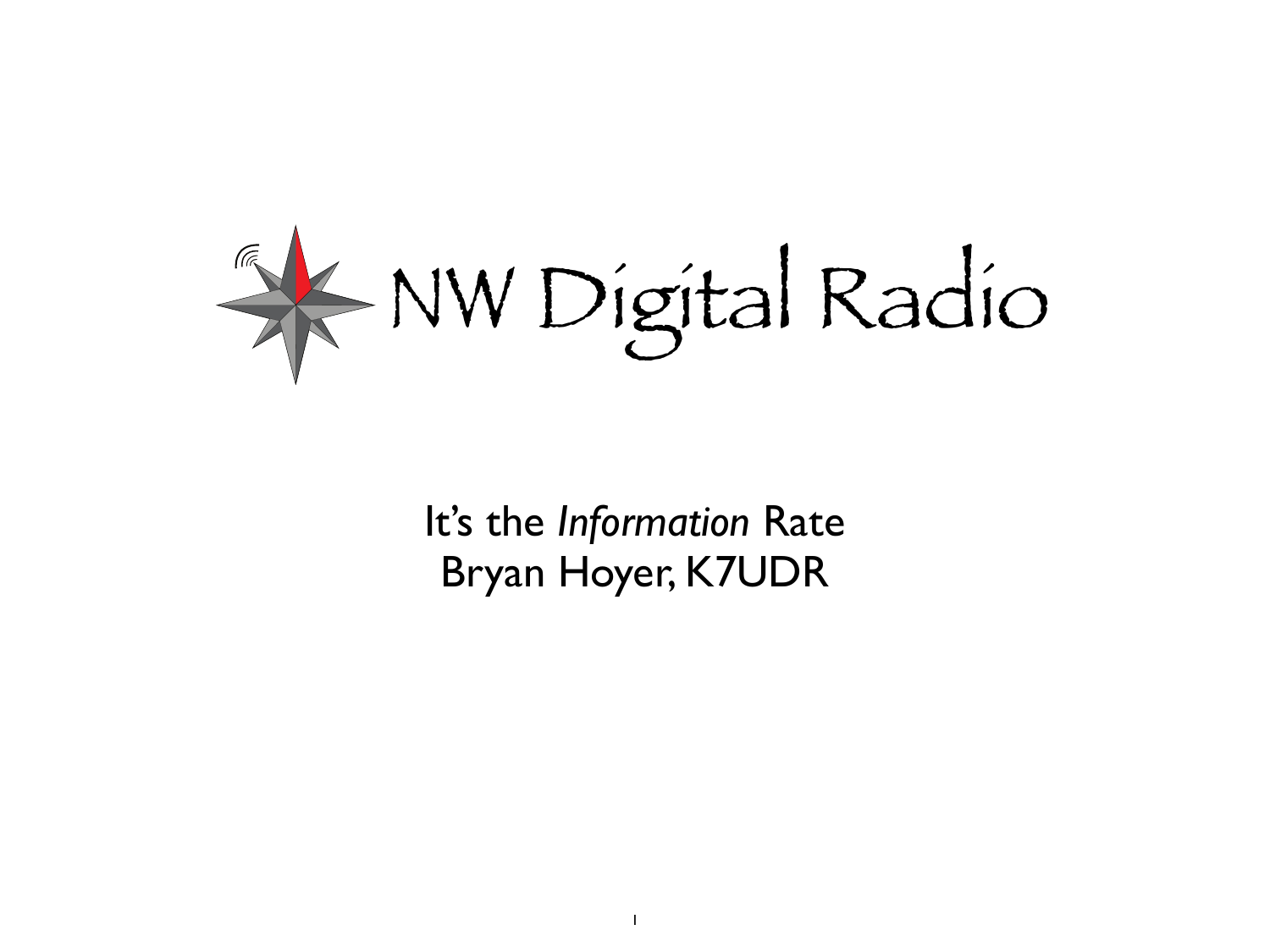# Methods of Human Communication

- 2 of 5 senses
- Sound
- Sight
	- Reading Pictures Video
- Touch as output (typing CW)
- Taste or Smell anyone?

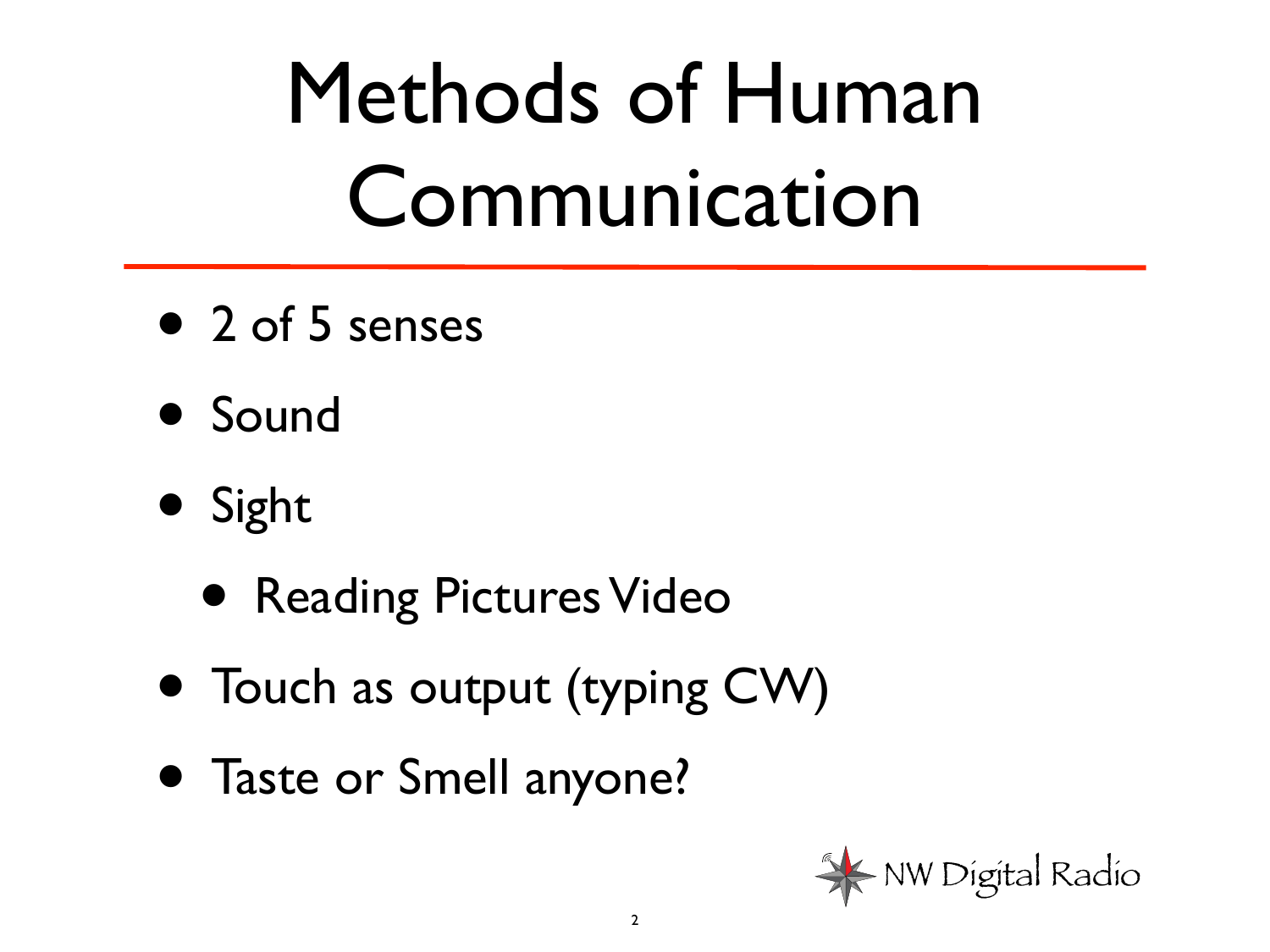# Required Data Rate

| <b>WPM</b>      | <b>Average</b> | <b>Speeder</b> | bps | bps |
|-----------------|----------------|----------------|-----|-----|
| <b>Typing</b>   | 30             | 130            | 24  | 104 |
| <b>Reading</b>  | 200            | 500            | 160 | 400 |
| <b>Speaking</b> | 160            | 250            | 128 | 200 |
| <b>CW</b>       | 15             | 60             | 13  | 50  |

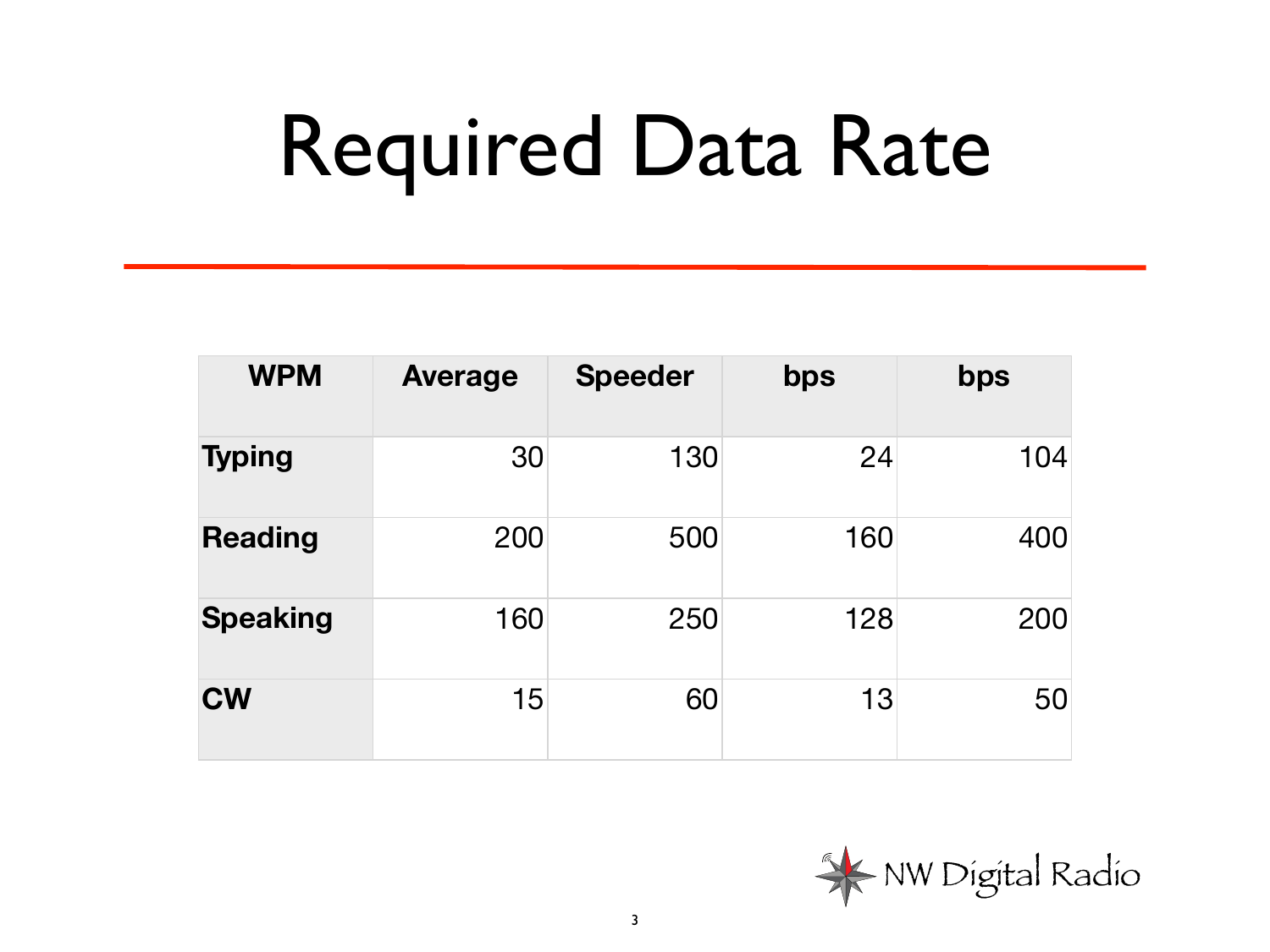#### Transfer Rate

|             |             | <b>Xmit</b> | <b>Time</b> |      |       |
|-------------|-------------|-------------|-------------|------|-------|
| <b>File</b> | <b>Size</b> | 300         | 1200        | 9600 | 56000 |
| txt         | 116         | 3.1         | 0.8         | 0.1  | 0.0   |
| rtf         | 533         | 14.2        | 3.6         | 0.4  | 0.1   |
| eml         | 550         | 14.7        | 3.7         | 0.5  | 0.1   |
| epub        | 2000        | 53.3        | 13.3        | 1.7  | 0.3   |
| pdf         | 12000       | 320.0       | 80.0        | 10.0 | 1.7   |
| doc         | 15000       | 400.0       | 100.0       | 12.5 | 2.1   |

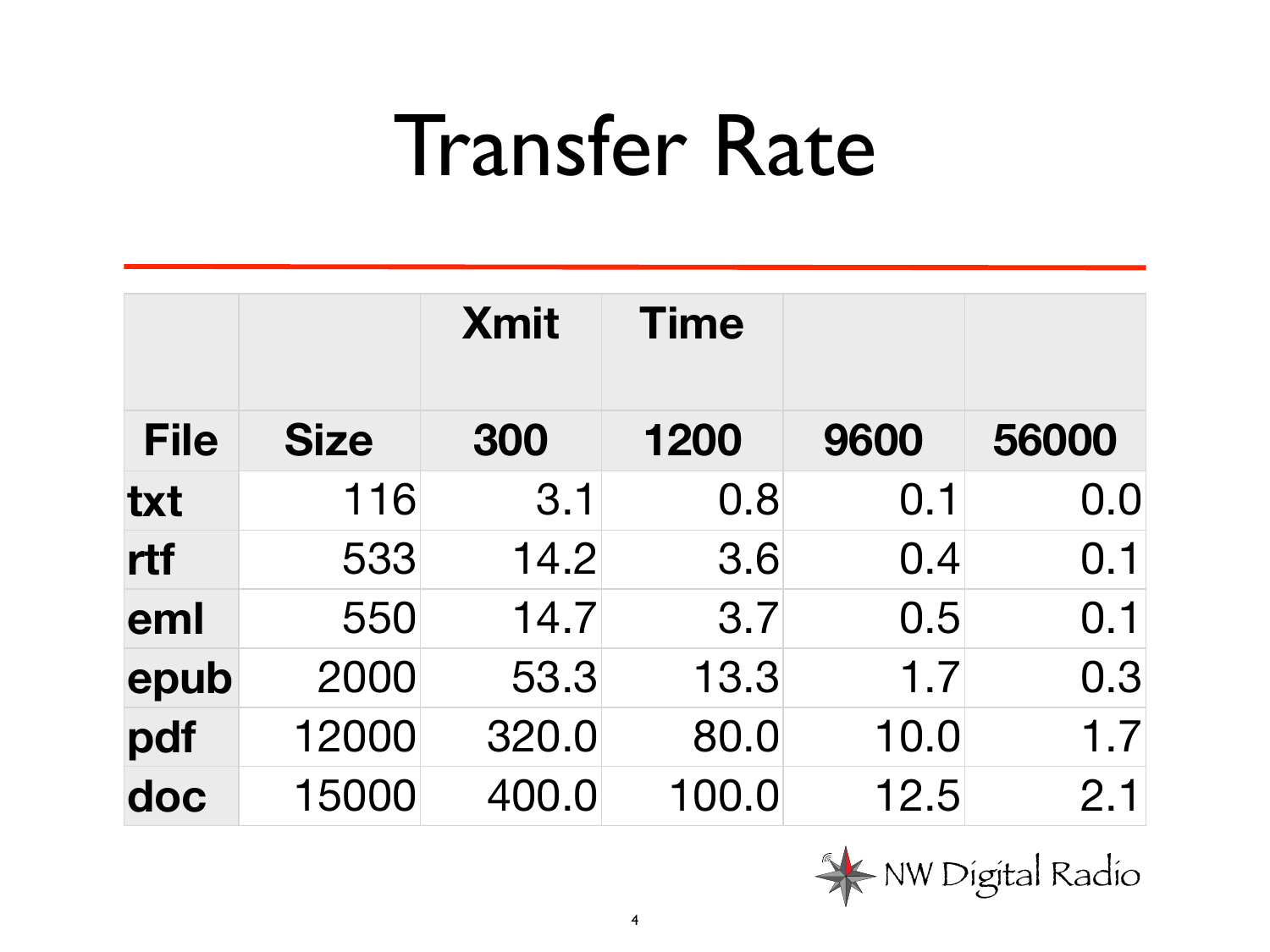#### So What's the Problem

- We package information as data that is
	- Bloated
	- Redundant
	- Superfluous

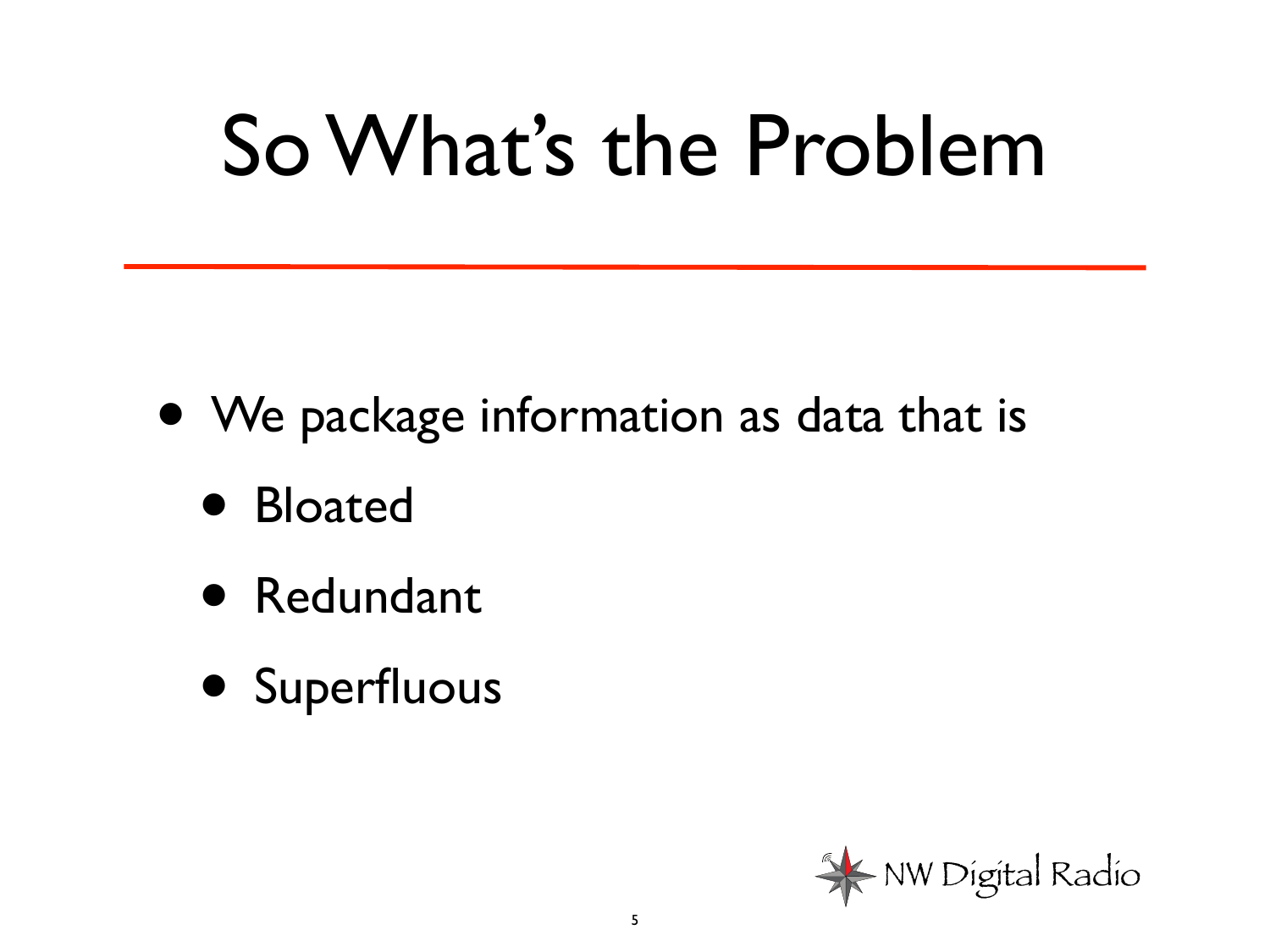# We're upside down

- Historically Data Rate and CPU rose together
- Sparc 1: 20Mips and 10Mbps
- UDR56K: 1000Mips and 56kbps

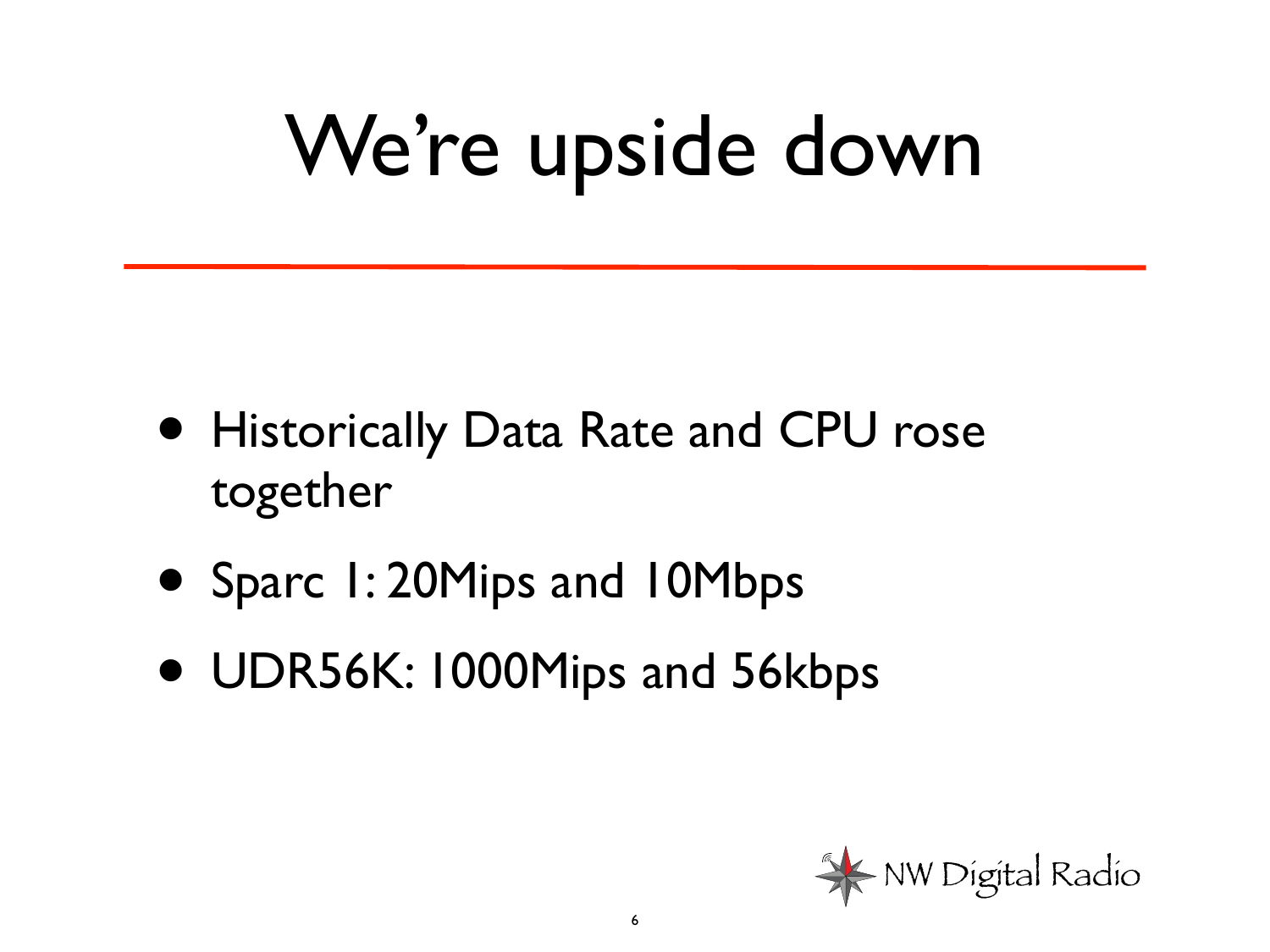#### Data Reduction

- Eliminate Redundancy
	- HTML,XML an end tag, really?
	- Signatures: /Basil
	- Pre-Share or Cache
- **Prioritize** 
	- Look ahead

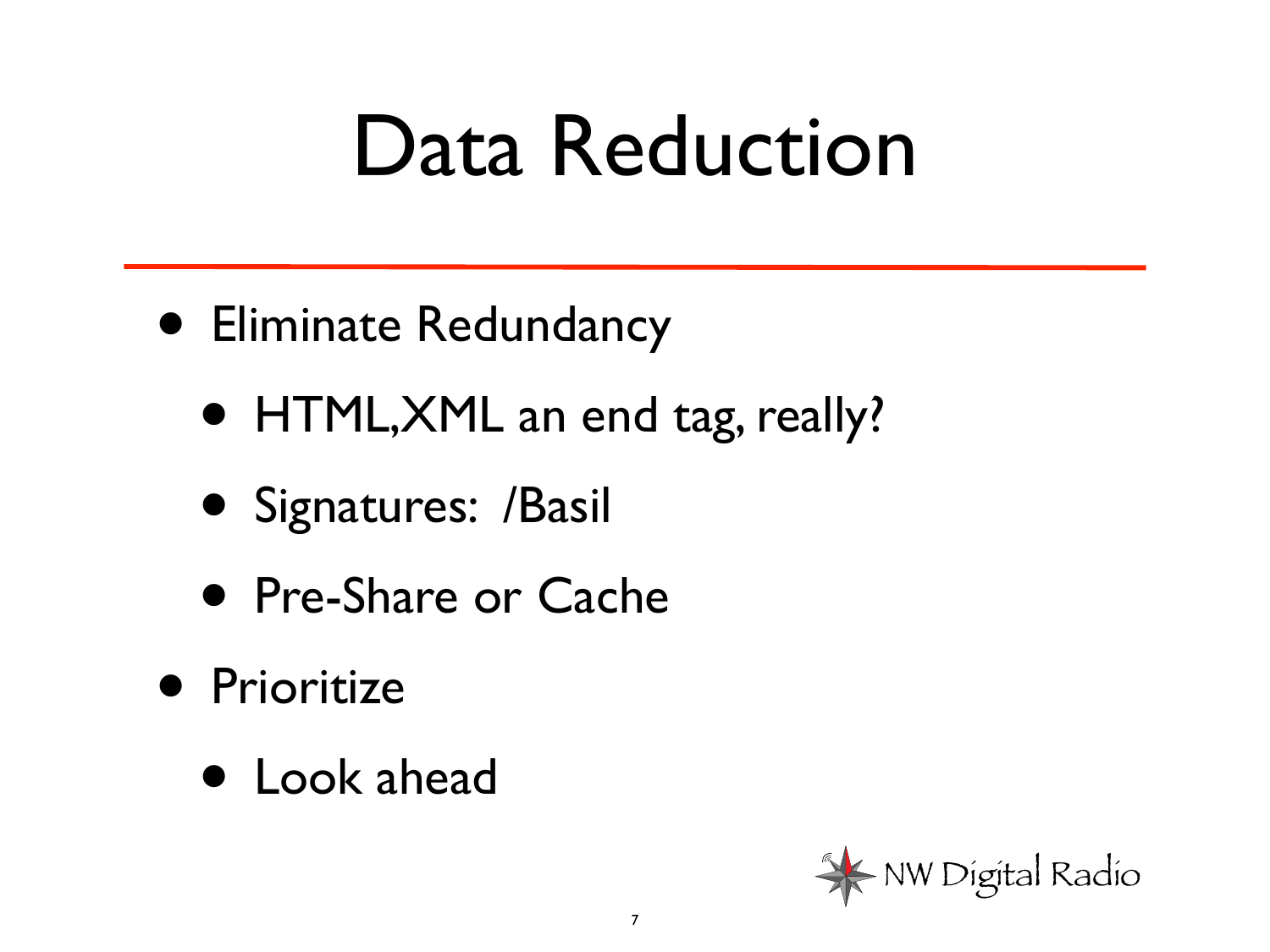# Pictures, are they Worth a kWord?

- Logos and Headers
- Stationary?
- Backgrounds, really?
- Maps
	- Preshare
- Return of Interlacing, The Zoom Problem

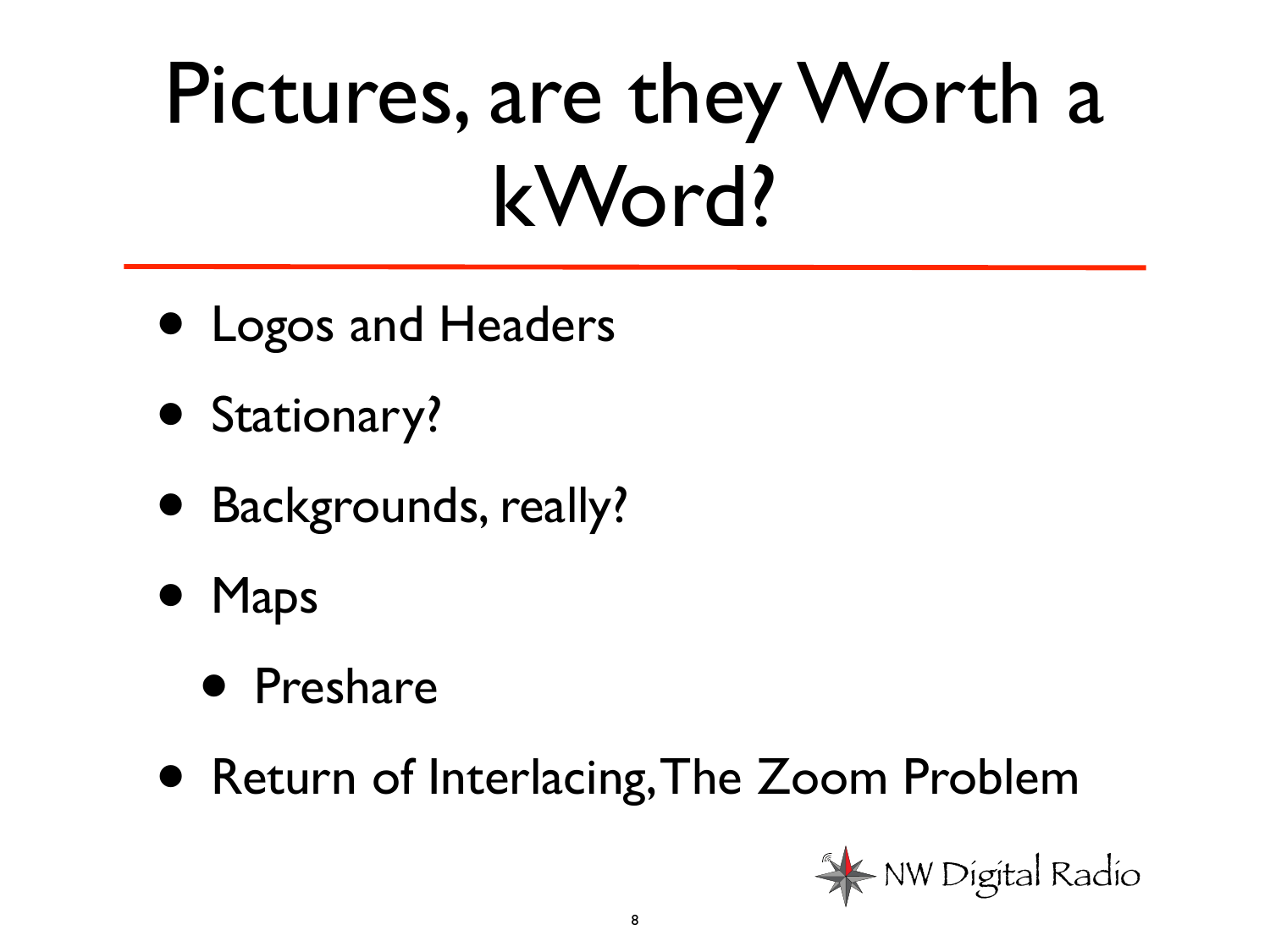#### Forms

- Forms are great for organizing information
- FEMA ICS Forms 2010
	- Text 218kB PDF 6MB
- Form is just a list of containers
	- location, size, format

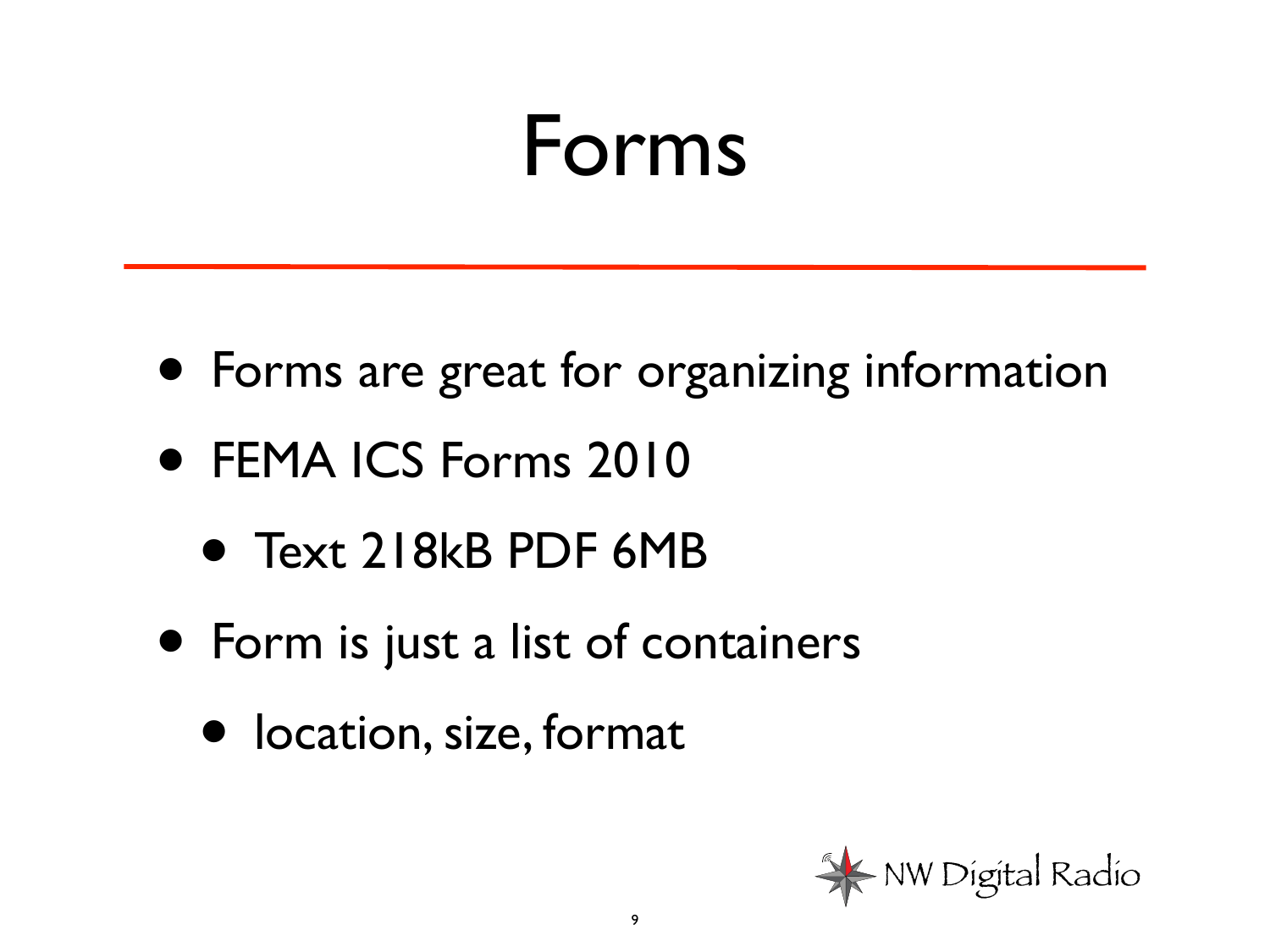# JSON

**JSON** (JavaScript Object Notation) is a lightweight data-interchange format.

It is easy for humans to read and write.

It is easy for machines to parse and generate.

JSON is a text format that is completely language independent but uses conventions that are familiar to programmers.

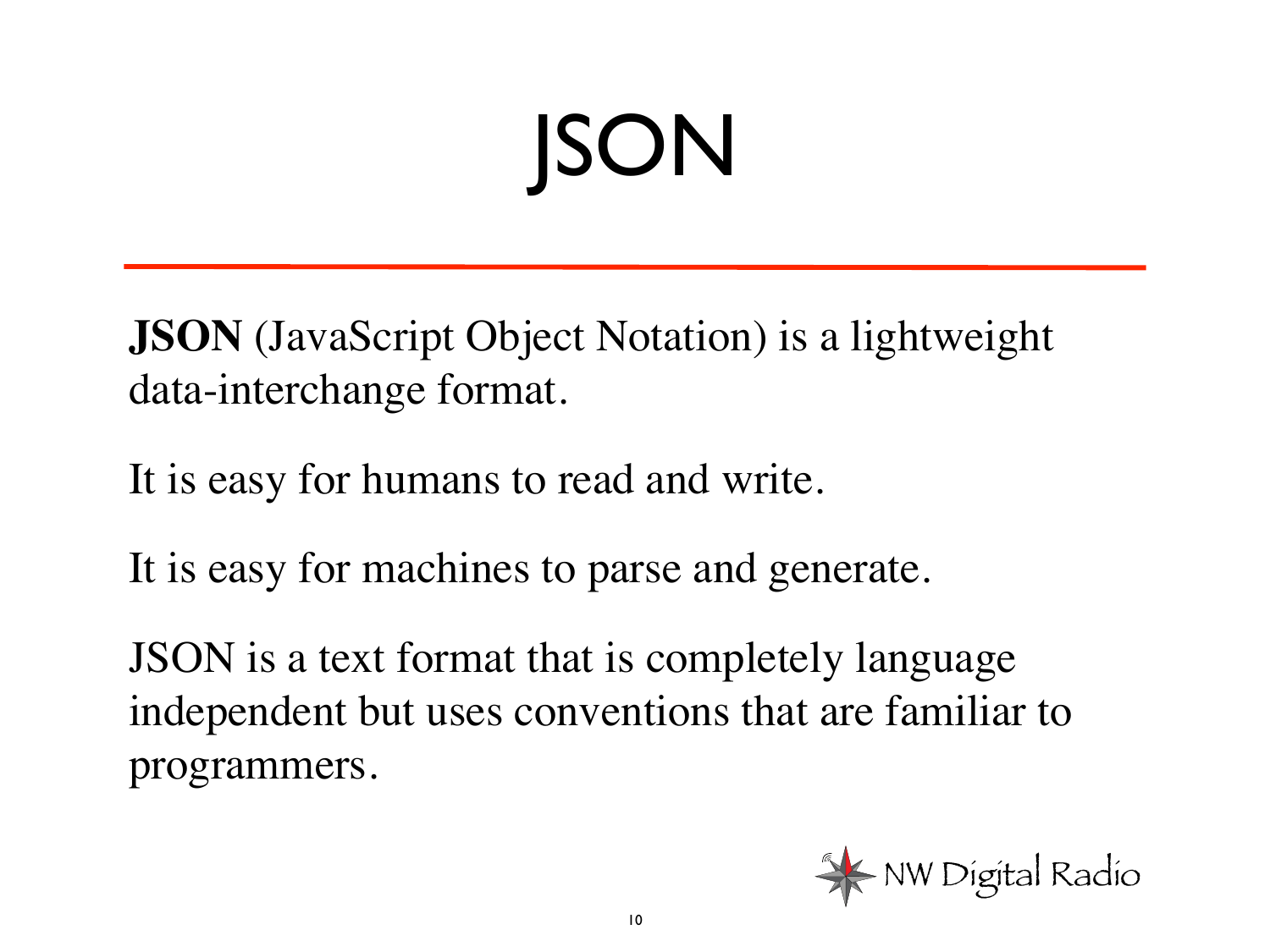## JSON Forms

- HAM 213
- D-RATS

• Dropbox for forms and maps?

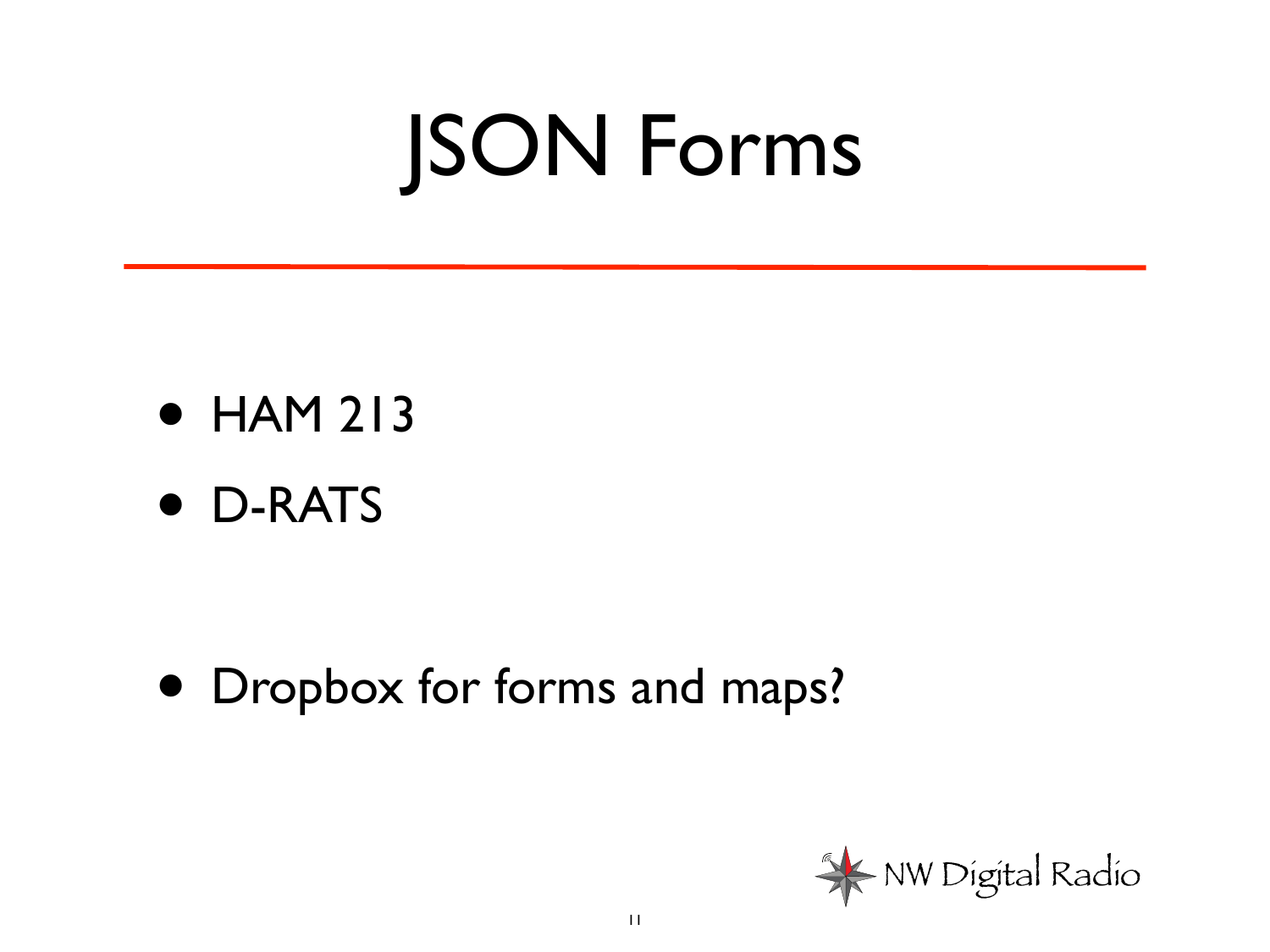### Email

- Bulletins vs Messages
	- Send Once!
- Please trim your reply
	- Don't Trim it, Track it!
	- Google Wave Anyone?
- Authentication

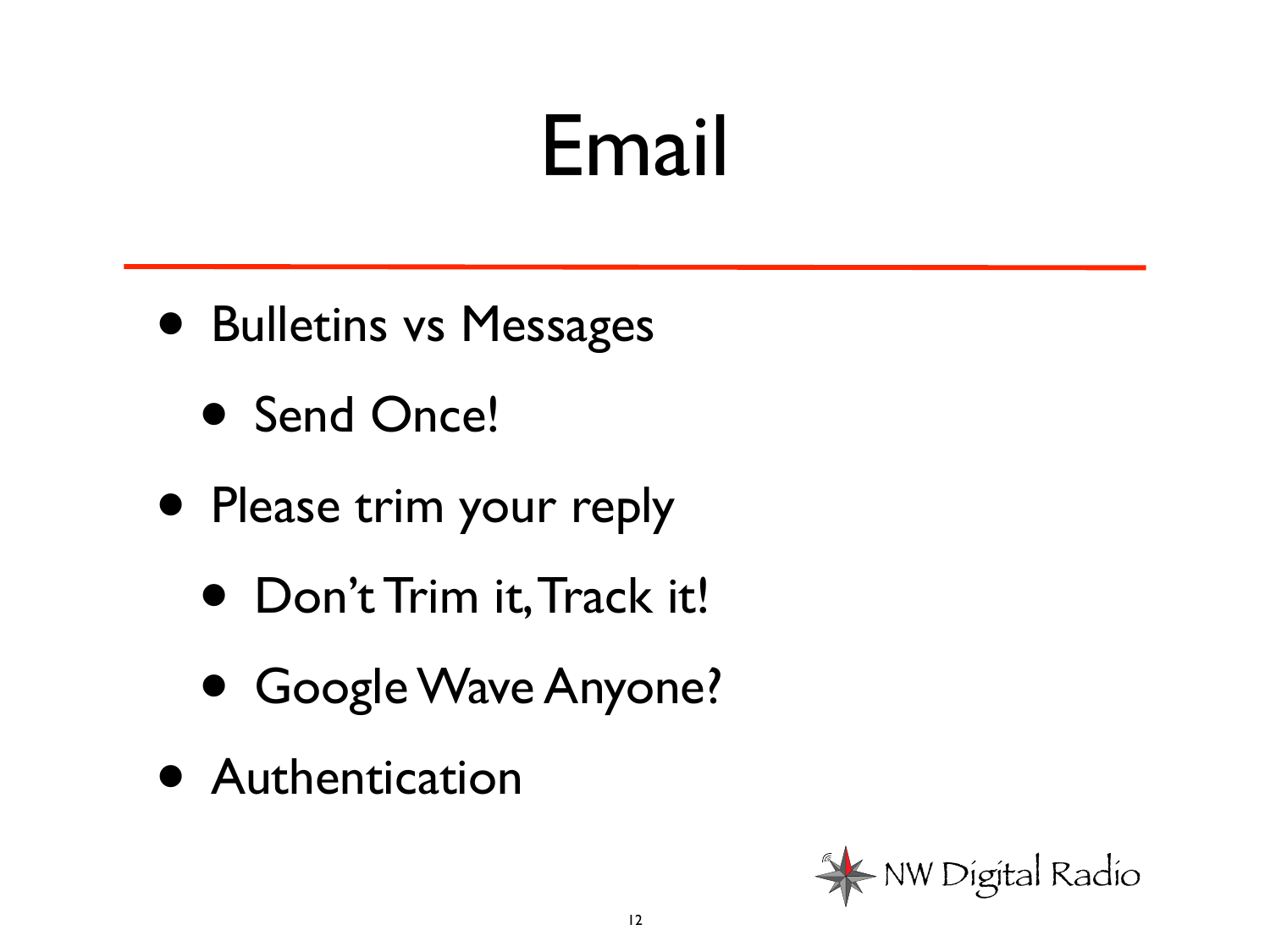# Browsing the Web at 9600

- You need a proxy to eliminate
	- Ads
	- Superfluous graphics
	- HTML Formatting
- It's on my iPad Safari Reader
	- Open Source Readability Bookmarklet

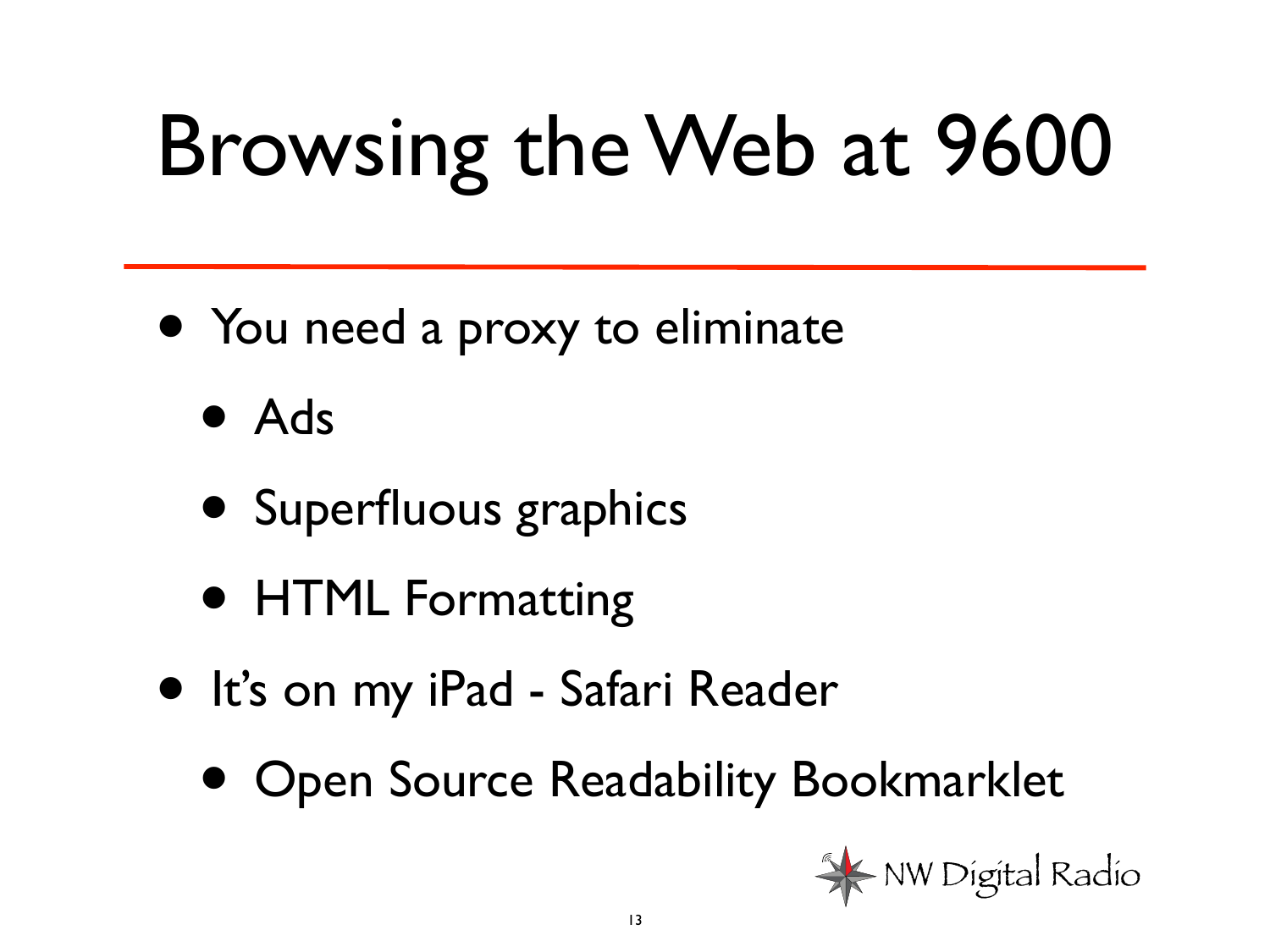### Spy Tracker

| 31.12.69 16:31:48 File 66 - VE7LAD-8->APT310 v UBC39* WIDE2-1 <ui> Text:14914.79N/12253.74W[193/000/A-000144</ui>                                             |  |
|---------------------------------------------------------------------------------------------------------------------------------------------------------------|--|
| 31.12.69 16:31:48 File 70 - VA7KKK-9->APT311 v UBC39* WIDE2-1 <ui> Text:14908.19N/12310.16W&gt;000/000/Tiny Track 3</ui>                                      |  |
| 31.12.69 16:31:49 File 104 - VE7SLC-7->APN382 v UBC39* WIDE2-1 <ui> Text:14830.01NS12322.31W#PHG4534/W2 BCn, Saanich Emergency</ui>                           |  |
| Program Victoria BC                                                                                                                                           |  |
| 31.12.69 16:31:50 File 80 - WA7EBH-15->APTW01 v UBC39* WIDE2-1 <ui> Text:_03182204c283s003g002t039r000p000P002h92b10225tU2k</ui>                              |  |
| 31.12.69 16:31:51 File 47 - ETIGER->BEACON <ui> Text:&gt;147080t103.5 ETIGER Mnt W7GLB</ui>                                                                   |  |
|                                                                                                                                                               |  |
| 31.12.69 16:31:51 File 80 - VA7DXH-1->APTW01 v UBC39* WIDE2-1 <ui> Text:_03182115c044s000g000t040r000p000P001h81b10072tU2k</ui>                               |  |
| 31.12.69 16:31:51 File 54 - VA7RCA-5->APOTC1 v UBC39* WIDE2-1 <ui> Text:1/5UAV/BwrY st 13.5V 08C</ui>                                                         |  |
| 31.12.69 16:31:56 File 61 - VE7BSA->TXSYYR v UBC39* WIDE2-1 <ui> Text:0000 '34vl -\"4"}TinyTrak3+, IC02AT</ui>                                                |  |
| 31.12.69 16:31:56 File 81 - WB7AYU->APU25N v WIDE1-1 WIDE2-1 <ui r=""> Text:=4734.54N/12224.42W-Alki Pt., Seattle, WA (UIV32)</ui>                            |  |
| 31.12.69 16:31:56 File 81 - VE7MKF-3->APL002 v UBC39* WIDE2-1 <ui> Text:14906.45N/12244.71W 000/001q002t038P004h76b10240PIC</ui>                              |  |
| 31.12.69 16:31:56 File 69 - ETIGER->APN391 <ui> Text:14729.30NS12156.84W#PHG6730/W2, WAn E TIGER Mnt W7GLB</ui>                                               |  |
| 31.12.69 16:31:57 File 87 - VE7LSE-1->APWW10 v UBC39* WIDE2-1 <ui> Text:&gt;190507zDX: VE7DID-1 67.4km 790 05:07 4907.29N 12254.76W</ui>                      |  |
| 31.12.69 16:31:59 File 76 - VE7GMI-3->APOT21 v UBC39* WIDE2-1 <ui> Text:/050727h/5igc/:I2<aag 13.4v="" a="-00001" p1<="" t2-301="" th=""><th></th></aag></ui> |  |
| 31.12.69 16:32:00 File 80 - VA7DXH-1->APTW01 v UBC39* WIDE2-1 <ui> Text:_03182117c044s000g000t040r000p000P001h81b10072tU2k</ui>                               |  |
| 31.12.69 16:32:02 File 83 - VE7ZIO-10->APJI40 v UBC39* WIDE2-1 <ui> Text:14914.54NS12234.81W#Iqt/Dqi .390 ve7zio@liquidsan.net</ui>                           |  |
| 31.12.69 16:32:03 File 46 - VA7LWC-12->T9QQWU v UBC39* WIDE2-1 <ui> Text:0000 '3VR17[/&gt;"4f}=</ui>                                                          |  |
| 31.12.69 16:32:04 File 94 - LDYSMH->APTT4 v UBC39* WIDE2-1 <ui> Text:0000000h4901.12N/12349.40W#VE7LSE 12.9V Ladysmith Digi/A=000591</ui>                     |  |
| 31.12.69 16:32:06 File 66 - VE7LAD-8->APT310 v UBC39* WIDE2-1 <ui> Text:14914.79N/12253.74W[193/000/A=000137</ui>                                             |  |
| 31.12.69 16:32:09 File 80 - VA7DXH-1->APTW01 v UBC39* WIDE2-1 <ui> Text:_03182119c044s000g000t040r000p000P001h81b10072tU2k</ui>                               |  |
| 31.12.69 16:32:09 File 47 - ETIGER->BEACON <ui> Text:&gt;147080t103.5 ETIGER Mnt W7GLB</ui>                                                                   |  |
| 31.12.69 16:32:09 File 80 - VA7DXH-1->APTW01 v UBC39* WIDE2-1 <ui> Text:_03182121c044s000g000t040r000p000P001h81b10072tU2k</ui>                               |  |
| 31.12.69 16:32:13 File 83 - VE7ZIO-10->APJI40 v UBC39* WIDE2-1 <ui> Text:14914.54NS12234.81W#Igt/Dgi .390 ve7zio@liquidsan.net</ui>                           |  |
| 31.12.69 16:32:15 File 80 - VA7DXH-1->APTW01 v UBC39* WIDE2-1 <ui> Text:_03182122c044s000q000t040r000p000P001h81b10072tU2k</ui>                               |  |
| 31.12.69 16:32:15 File 76 - VE7GMI-3->APOT21 v UBC39* WIDE2-1 <ui> Text:/051204h/5ia7/:K4&lt; st/A=000644 11.7V T2-301 P1</ui>                                |  |
| 31.12.69 16:32:19 File 80 - VA7DXH-1->APTW01 v UBC39* WIDE2-1 <ui> Text: 03182123c044s000g000t040r000p000P001h81b10072tU2k</ui>                               |  |
| 31.12.69 16:32:19 File 82 - DEPBAY->APTT4 v UBC39* WIDE2-1 <ui> Text:0000000h4911.76N/12358.56W#13.3V VA7LWC NANAIMO DIGI</ui>                                |  |
| 31.12.69 16:32:20 File 50 - VA7DXH-1->APTW01 v UBC39* WIDE2-1 <ui> Text:14902.35N/12349.98W</ui>                                                              |  |
| 31.12.69 16:32:20 File 80 - WA7EBH-15->APTW01 v UBC39* WIDE2-1 <ui> Text:_03182213c260s000g000t039r000p000P002h91b10224tU2k</ui>                              |  |
| 31.12.69 16:32:21 File 47 - ETIGER->BEACON <ui> Text:&gt;147080t103.5 ETIGER Mnt W7GLB</ui>                                                                   |  |
| 31.12.69 16:32:23 File 50 - VA7DXH-1->APTW01 v UBC39* WIDE2-1 <ui> Text:14902.35N/12349.98W</ui>                                                              |  |
| 31.12.69 16:32:23 File 66 - VE7LAD-8->APT310 v UBC39* WIDE2-1 <ui> Text:14914.79N/12253.73W[193/000/A-000137</ui>                                             |  |
| 31.12.69 16:32:23 File 69 - VA7BUG-9->4YORPT v UBC39* WIDE2-1 <ui> Text:'2JU1+Kk/]"4a}Rolling Down The Highway</ui>                                           |  |
| 31.12.69 16:32:23 File 87 - VE7LSE-1->APWW10 v UBC39* WIDE2-1 <ui> Text:&gt;190517zDX: VE7DID-1 67.4km 79 05:07 4907.29N 12254.76W</ui>                       |  |

Connection status:

Packet Counter: 1080

#### Debug

Using hostname: 10.0.39.11 with sock: 1350

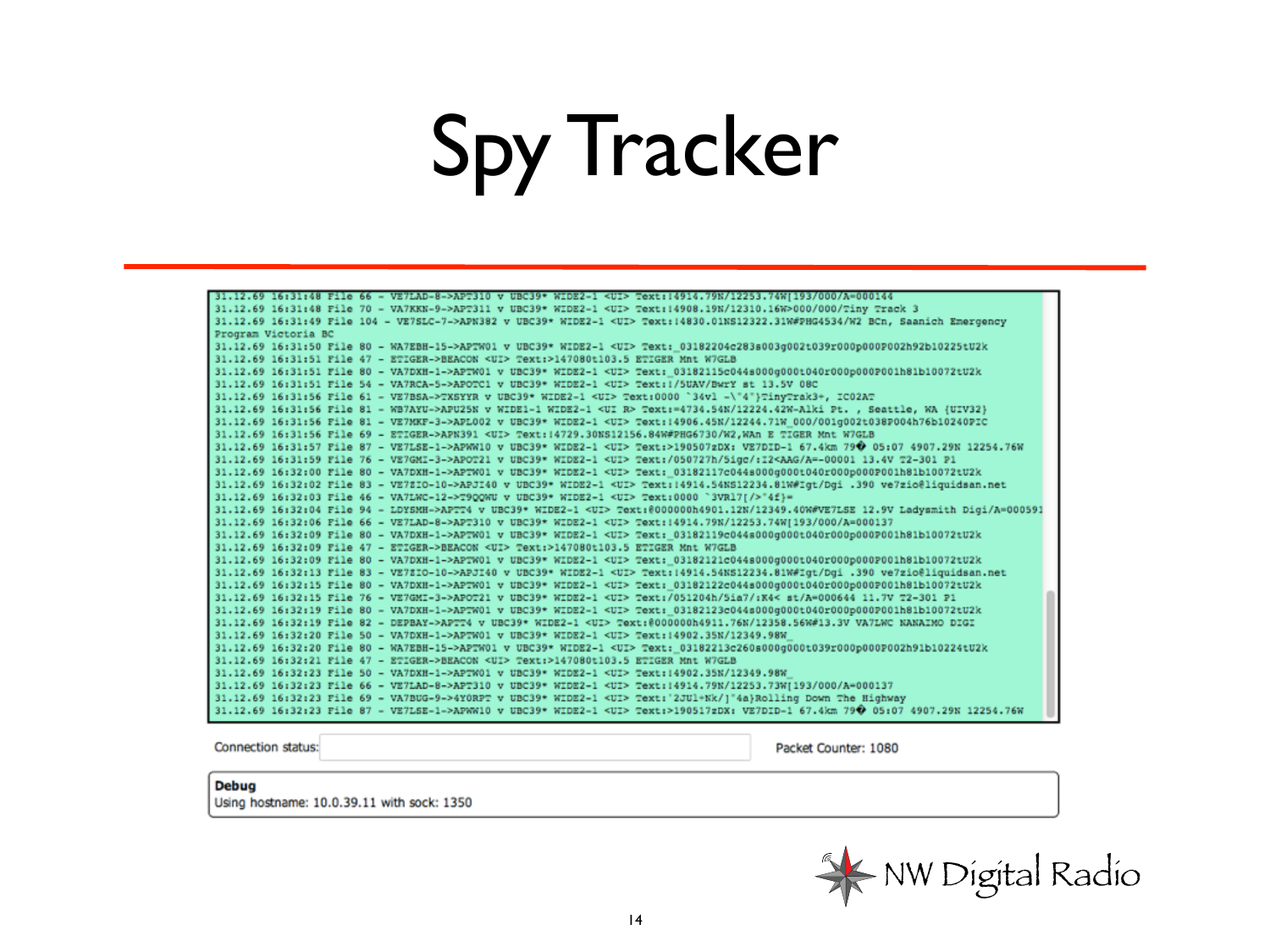#### UDR Tracker

| <b>DOGMTN</b><br>Dog Mtn Digi VE7FGC-10                                                    |                                                                              |
|--------------------------------------------------------------------------------------------|------------------------------------------------------------------------------|
| 1:VE7RAW 223mi NE<br>2:VE7ZIO-10 66mi NE<br>3:VE7BCJ-9 62mi NE<br>4:BALDI 81mi SE          | 5:ETIGER 62mi SE<br>6:N7NDX-12 22mi N<br>7:VE7BSA 47mi N<br>8:VA7IQ-1 56mi N |
| win3:                                                                                      |                                                                              |
| <b>VA7IQ-1</b><br>56.0mi N (8 sec ago)<br>44F 73%<br>wDAV @22:44APRS/Wx, Delta, BC {UIV32} |                                                                              |
| Messages                                                                                   |                                                                              |
| ACK message and From callsign:<br>Enter message:                                           | To callsign:                                                                 |

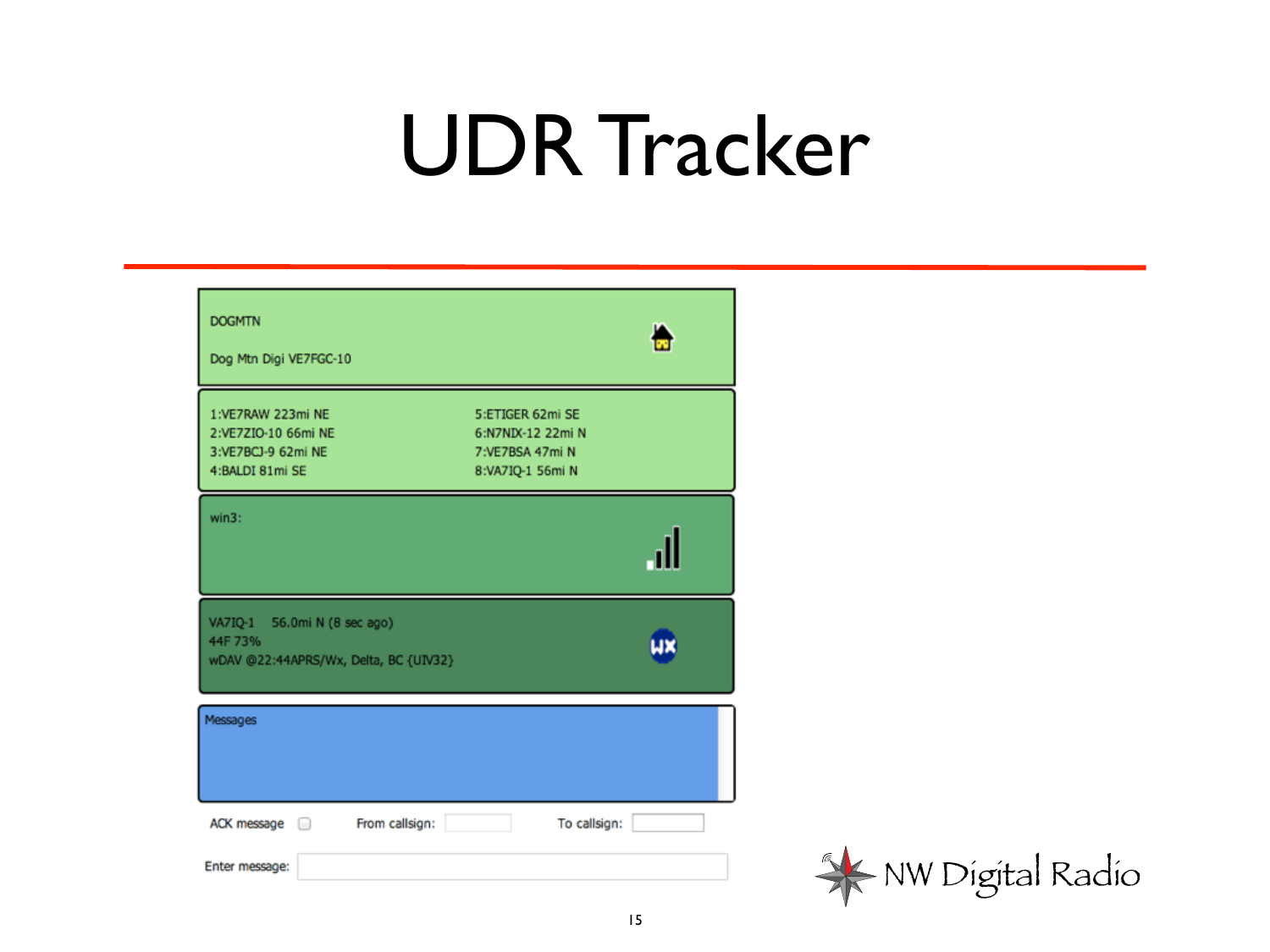#### Web Sockets

- IE10 (Windows 7 or 8)
- Chrome (XP, Linux, OSX)
- Firefox (XP, Linux, OSX)
- [www.CanIUse.com/websockets](http://www.CanIUse.com/websockets)
- [www.WebSocketsTest.com](http://www.WebSocketsTest.com)

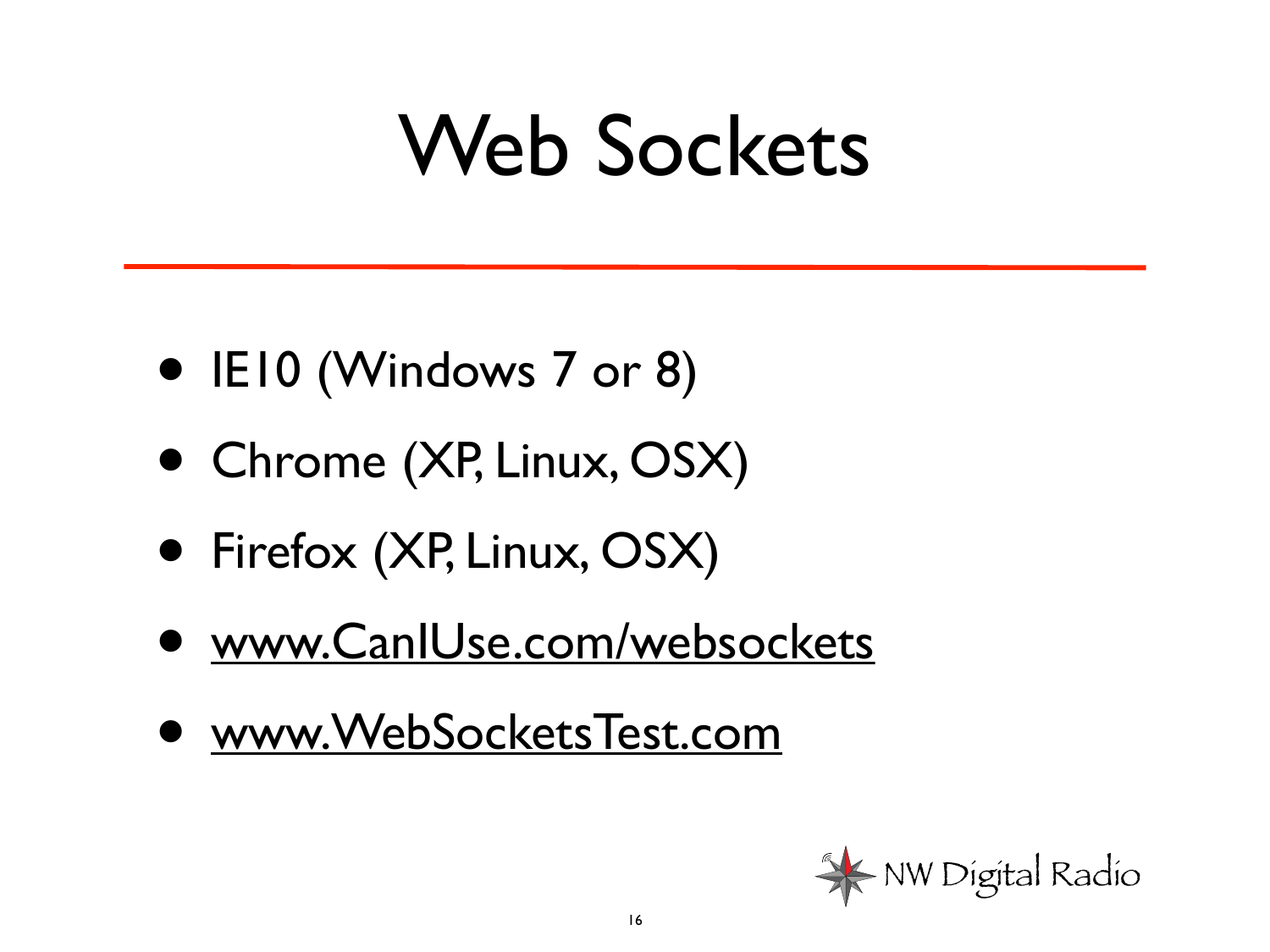#### Paclink UNIX

- Provides Interface to Winlink Mail
- Uses any Mail Client
	- IMAP
	- POP3

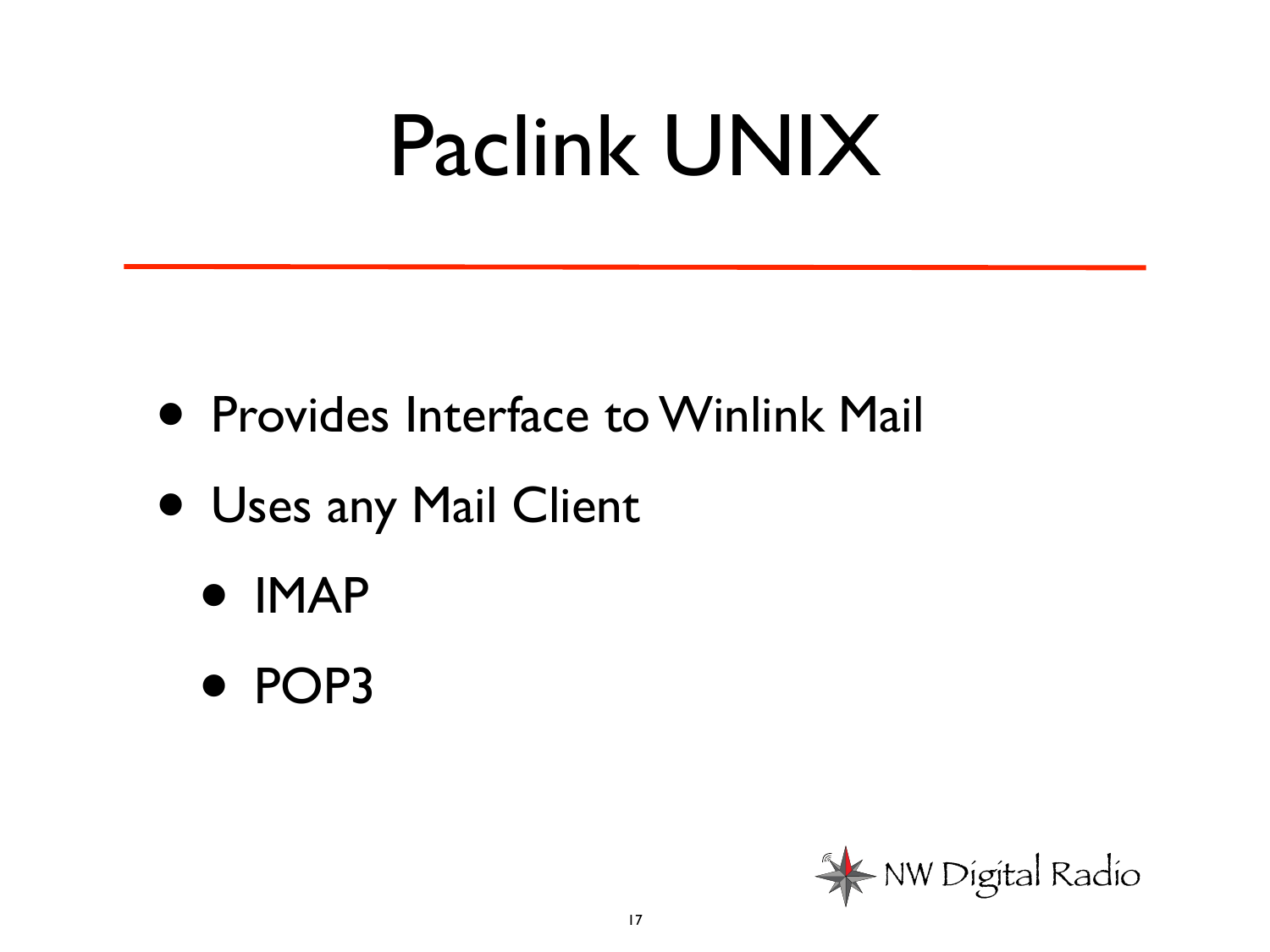# Open Source

- Spy Tracker/UDR Tracker
	- github
- Paclink UNIX
	- sourceforge
- Preinstalled on UDR56K